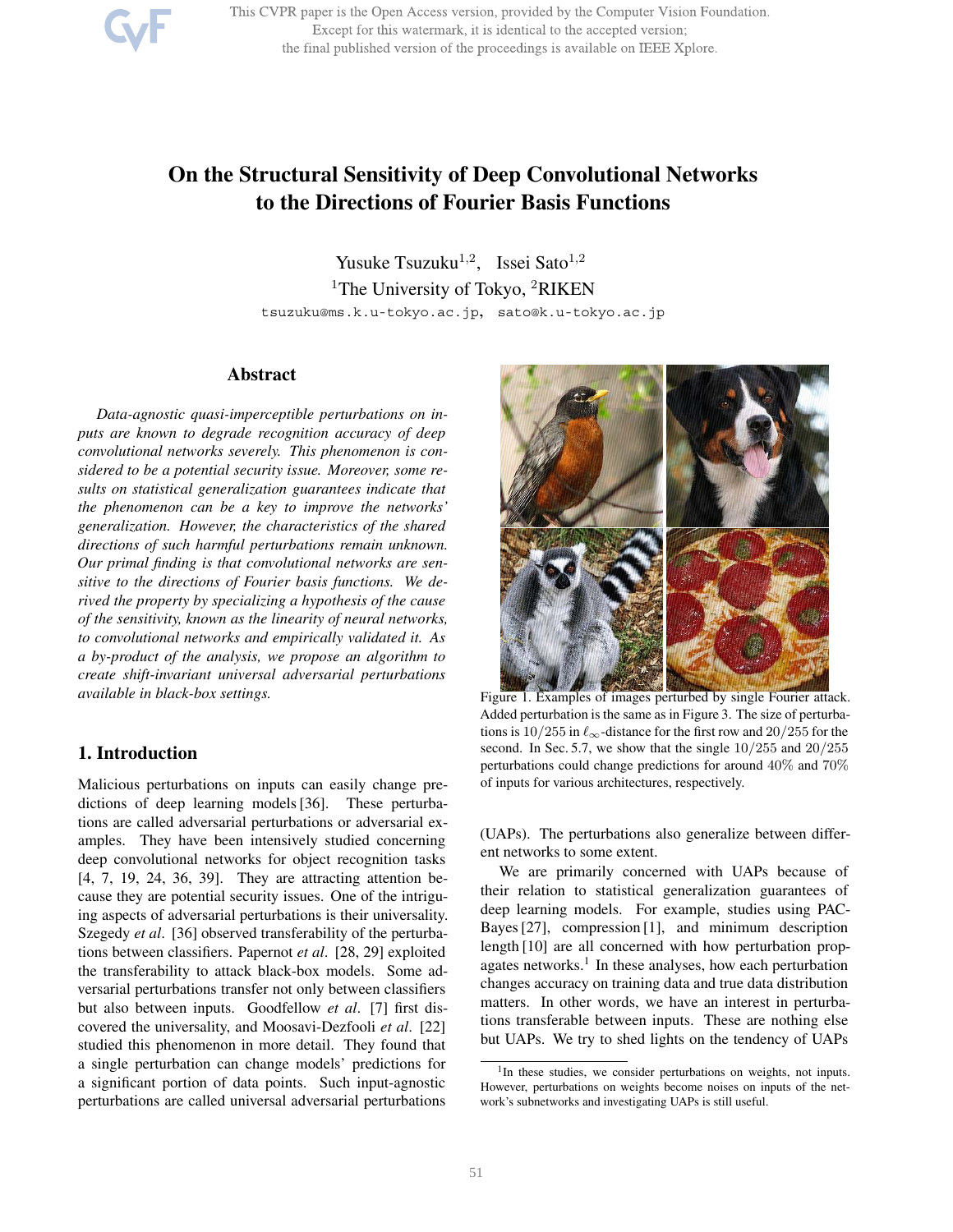

Figure 2. Illustration of our UAPs creation algorithm. We only tune frequency of noise. We do not need access to model parameters, output logits, or training data.

and how they propagate in convolutional neural networks.

Several prior studies tried to understand the properties of the universality and transferability of adversarial perturbations. Goodfellow *et al*. [7] explained the existence of adversarial examples, their transferability, and their universality using linearity of deep neural networks. Tramer *et al*. [38] investigated the transferable subspace of adversarial perturbations and suggested that it will consist of a highdimensional continuous subspace. Moosavi-Dezfooli *et al*. [23] showed that the existence of universal adversarial perturbations is inevitable given strong geometrical assumptions on the decision boundaries of models.

Given the transferability and the universality of adversarial perturbations, it is natural to expect the existence of a set of directions to which most networks are input-agnostically sensitive. If we can characterize such directions, it enables us to improve robustness against such perturbations in principled manners. Additionally, we may design better posteriors, weights, or compression algorithms to achieve empirically better generalization bounds. However, prior work can only generate such perturbations by sequential optimization and lacks their useful characterization. We provide a missing characterization of directions by analyzing Fourier basis functions.

The motivation of our analysis comes from two parts. The first is the linear hypothesis of vulnerability, and the second is a property of linear convolutional layers that the singular vectors of which are Fourier basis functions. The property indicates that sensitive directions of convolutional networks are a combination of a few Fourier basis functions. Through extensive experiments on various architectures and datasets, we found networks are sensitive to the directions of Fourier basis functions of some specific frequencies. In other words, we could characterize at least a subset of universal and transferable adversarial perturbations through Fourier basis functions. We also observed that some adversarial perturbations exploit the sensitivity to Fourier basis functions. These findings not only provide a

new characterization of adversarial perturbations with benefits described in the preceding paragraph but also suggest a possibility that some known properties of the universality of adversarial perturbations might be due to the structure of convolutional networks.

As a by-product of our analysis, we also developed a method to create shift-invariant universal adversarial perturbations, which is available in black-box settings. Figure 1 shows examples of perturbed images created by our algorithm, which is explained in Sec. 4. Our perturbations have simple and shift-invariant patterns, yet achieved high fool ratio on various pairs of architectures and datasets.

Our contributions are summarized below.

- 1. We characterized spaces UAPs lie using Fourier basis functions.
- 2. We evaluated our hypothesis in extensive experiments.
- 3. We proposed a black-box algorithm to create shiftinvariant universal adversarial perturbations.

## **2. Related work**

## **2.1. Adversarial perturbations**

One of the most famous algorithms for creating adversarial perturbations is the fast gradient sign method (FGSM) [7]. Let  $J(\theta, x, t)$  be a loss with parameter  $\theta$ , an input x, and a target label t. Then, FGSM uses  $\epsilon$ . Sign  $(\nabla_x J(\theta, x, t))$  as the perturbation, where  $\epsilon$  is a scaling parameter. Another popular approach is performing gradient ascent on some loss  $J(\theta, x, t)$ . Depending on the choice of the loss and the optimization methods, there are numerous variants for attacks [4, 24]. Adversarial training [7] is a current effective countermeasure against adversarial perturbations. Kurakin *et al*. [19] conducted a large-scale study on adversarial training, and Tramer *et al.* [37] extensively studied the transferability for defended and undefended models. Evaluations of defense methods are noto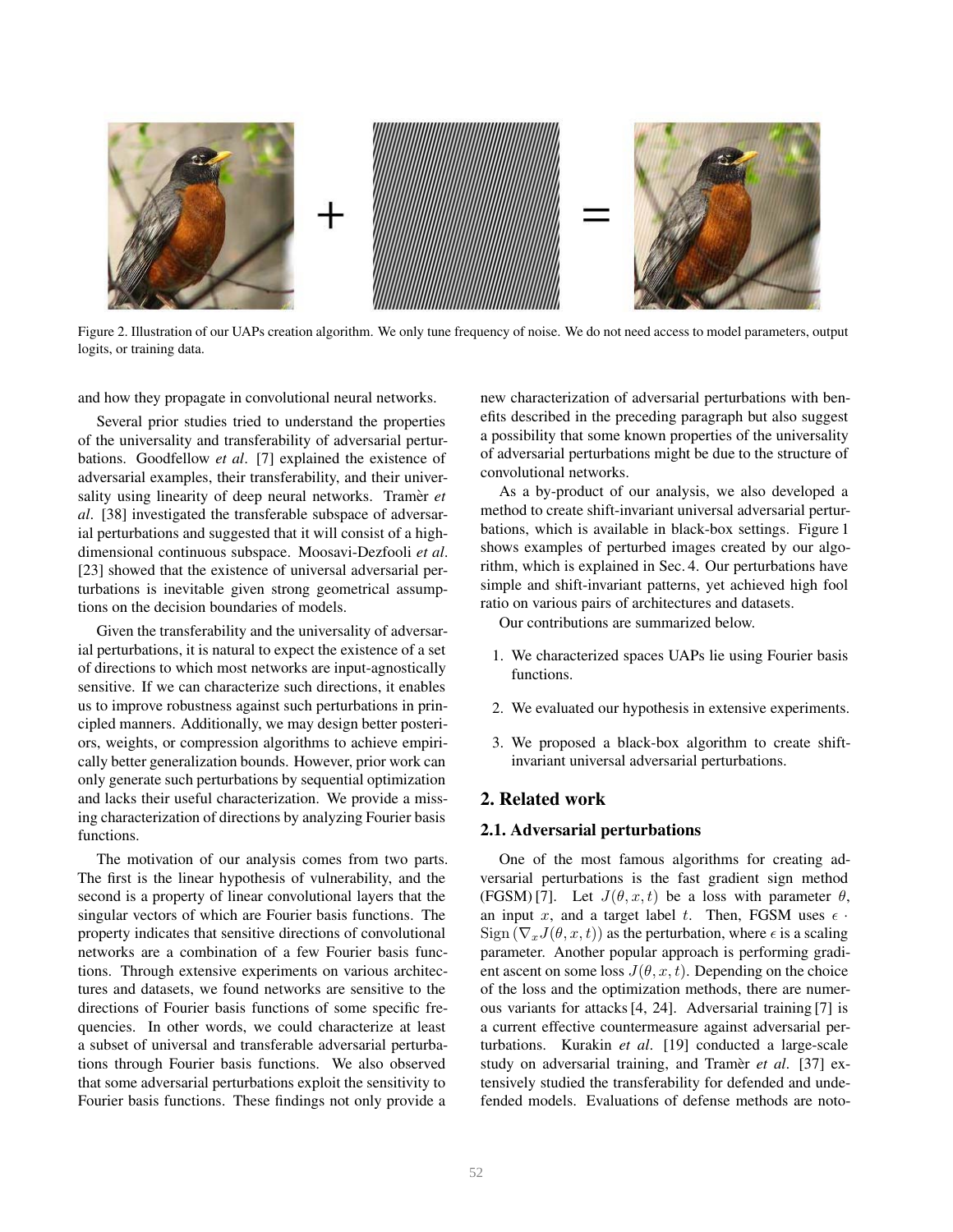riously difficult [2, 40]. Thus, some studies have provided theoretically grounded defense methods [17, 41].

#### **2.2. Universal adversarial perturbations**

Moosavi-Dezfooli *et al*. [22] showed that some inputindependent perturbations can significantly degrade classifiers' prediction accuracy. Such perturbations are called universal adversarial perturbations (UAPs). Moosavi-Dezfooli *et al*. [22] created UAPs by sequentially optimizing perturbations until we achieve the desired fool ratio. During the creation, they did not need access to test data. They showed that UAPs could change over 80% of the predictions of various networks trained on ILSVRC2012 [30]. UAPs also generalize between network architectures to some extent. Recently, Mopuri *et al*. [25] and Khrulkov *et al*. [16] proposed activation-maximization approaches for the creation of UAPs. UAPs degrade the average performance of systems and have different nature from other kinds of adversarial examples.

#### **2.3. Analysis of transferability and universality**

Goodfellow *et al*. [7] explained the existence of adversarial examples, their transferability, and their universality by linear hypothesis. In their explanation, the directions of perturbations are the most important in adversarial examples. The hypothesis is based on the following three factors: (1) modern networks behave like linear classifiers, (2) adversarial perturbations are aligned with the weight vectors of models, (3) different models learn similar functions. Thus, adversarial perturbations generalize between clean examples, and also different models. Tramer *et al.* [38] analyzed the dimensionality of the subspace that adversarial examples lie in. Using first-order approximation, they found that adversarial examples lie in a high-dimensional subspace, suggesting overwrap of the subspace between classifiers. However, the structure of the subspace is unknown except for its estimated dimensionality. Moosavi-Dezfooli *et al*. [23] analyzed the existence of UAPs using strong geometrical assumptions. They also proposed an algorithm to find UAPs using Hessian on input, while it is prohibitively slow with large inputs.

We explain the existence of UAPs on the basis of the linear hypothesis of Goodfellow *et al*. [7]. We push forward the analysis concerning convolutional networks.

#### **2.4. Fourier basis**

Jo and Bengio [14] examined whether CNNs learn highlevel features by using Fourier features. Some prior work used eps compression or other transformations as defenses against adversarial examples [15, 8, 33]. They remove high-frequency features from images and relates to this paper. However, connections to universality have not been explored. Also, the effects of each frequency have not

been studied. In a later section (5), our experiments show that adversarial perturbations do not necessarily lie in highfrequency spots.

#### **3. Preliminary**

In this section, we describe the relationship between convolutional layers and Fourier basis. Notations are summarized in the supplementary material.

#### **3.1. Fourier basis and discrete Fourier transformation**

Let us define  $\omega_N^{i,j} = \omega_N^i \omega_N^j \in \mathbb{C}^{N \times N}$ , where  $\omega_N =$  $\exp(2\pi\sqrt{-1/N})$  is the N-th root of an imaginary number. We define  $F_N$  be a matrix such that colums are *n* fourier basis functions with different frequencies. In other words,  $F_N$  is a matrix such that

$$
(F_N)_{u,v} = \frac{1}{\sqrt{N}} \exp(-2\pi\sqrt{-1}(u+v)/N). \tag{1}
$$

We notate the *i*-th row of  $F_N$  as  $(F_N)_i$ . Let us define a transformation  $S : \mathbb{C}^{N \times N} \to \mathbb{C}^{N \times N}$  as follows.

$$
S(x)_{u,v} = \sum_{m=0}^{N-1} \sum_{n=0}^{N-1} x_{m,n} \exp(-2\pi\sqrt{-1}(um+vn)/N)
$$
\n(2)

This transformation  $S$  is called discrete Fourier transformation (DFT). Both the transformation and its inverse can be calculated in the running time of  $O(N \log N)$  by using fast Fourier transformation [5].

#### **3.2. Decomposition of convolution operator**

We define  $Q_N := \frac{1}{N} F_N \otimes F_N$ , where  $\otimes$  is a Kronecker product. The eigenvectors of a doubly block circulant matrix are known to be  $Q_N$  [12]. Since  $Q_N$  is unitary, a doubly block circulant matrix can be decomposed as  $Q_N D Q_N^{\rm H}$ , where  $Q_N^{\rm H}$  is an adjoint matrix of  $Q_N$ , and D is a complex diagonal matrix. In a case where channel size is one, since convolution is a doubly circulant matrix when the padding is "wraps around"[6, 31], the above analysis is directly applicable. We can extend the result to multi-channel cases, i.e.,  $m \geq 1$ .

**Proposition 1.** Let M be a matrix which represents a con*volutional layer with input channel size*  $m_{in}$ *, output channel size*  $m_{\text{out}}$ *, and input size*  $m_{\text{in}} \times N \times N$ *. Then, M can be decomposed as*

$$
M = (I_{m_{\text{out}}} \otimes Q_N) L (I_{m_{\text{in}}} \otimes Q_N)^{\text{H}}, \tag{3}
$$

*where L* is a block matrix such that each block is a  $N^2 \times N^2$ *diagonal matrix.*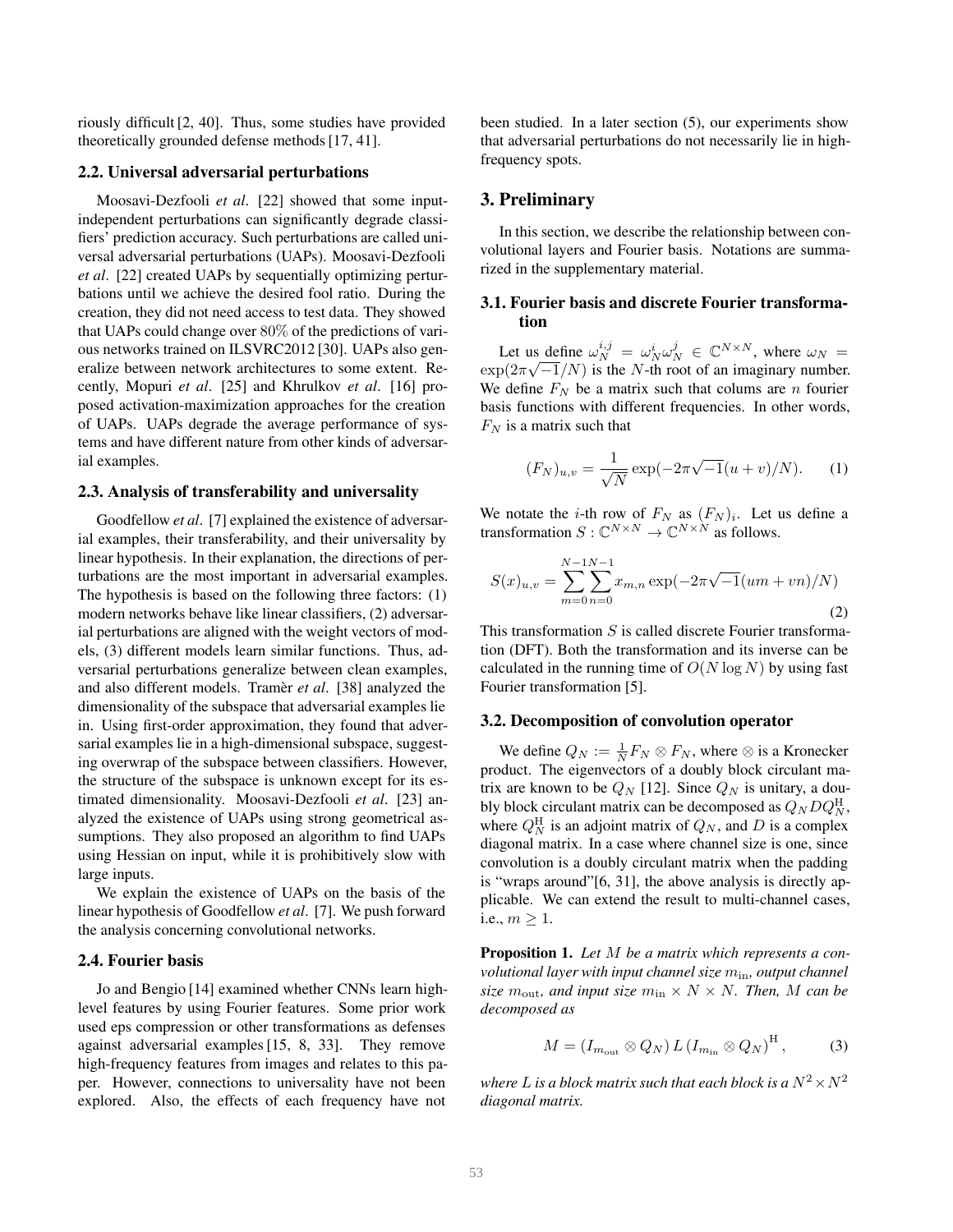## **4. Fourier analysis**

In this section, we show that the most sensitive direction of linear convolutional networks is a combination of a few Fourier basis functions. The analysis pushes forward the linear hypothesis of the cause of adversarial examples in Goodfellow *et al*. [7]. The linear approximation may not hold well for deep non-linear networks. However, we can still expect that adding some Fourier basis functions to inputs can largely disturb hidden representations of networks. We assume that the padding of convolutional layers are "wraps around." Notations are summarized in the supplementary material. Proofs of propositions are deferred to the supplementary material.

## **4.1. Sensitivity of stacked convolutional layers**

We first consider stacked stride-1 convolutional layers without activation functions. In the case, we can show that the singular vectors of the whole layers can be represented by a linear combination of single Fourier basis functions between input channels.

**Proposition 2.** Let  $M^{(i)}$  be a convolitional layer with in*put channel size* () *, output channel size* (+1)*, input size*  $m^{(l)} \times N \times N$ , and stride 1*. Let M* be a stacked *convolutional layers with linear activation, i.e.,*  $M(X) =$  $(M^{(1)} \circ M^{(2)} \circ \cdots \circ M^{(d)})$  (X). Then, the right singular *vectors of*  $M$  can be represented by  $\vec{a} \otimes (F_N)_i \otimes (F_N)_j$  for *some*  $i, j \in \{0, \ldots, N-1\}$  *and*  $\vec{a} \in \mathbb{R}^{m^{(1)}}$ *.* 

In other words, the most sensitive directions of linear convolutional neural networks without reduction layers is a single Fourier basis function. We can further extend the result to cases when there are normalization layers or skip connections.

**Proposition 3.** Let  $M^{(i)}$  be a convolitional layer with in*put channel size* () *, output channel size* (+1)*, input* size  $m^{(l)} \times N \times N$ , and stride 1. Let M be a stacked con*volutional layers with linear activation plus a skip connection, i.e.,*  $M(X) = (M^{(1)} \circ M^{(2)} \circ \cdots \circ M^{(d)})(X) + X.$ *Then, the right singular vectors of*  $M$  can be represented by  $\vec{a} \otimes (F_N)_i \otimes (F_N)_j$  for some  $i, j \in \{0, \ldots, N-1\}$  and  $\vec{a} \in \mathbb{R}^{m^{(1)}}$ .

**Proposition 4.** *A convolutional layer followed by a normalization layer such as batch-normalization or weightnormalization can be rerepresented as another convolutional layer without normalization at test time. Thus, Props. 2 and 3 also hold when normalization layers exist.*

These propositions show that manipulating a single Fourier basis function on input can be most effective to disturb internal representations of convolutional neural networks.

#### **4.2. Reduction layers**

In this section, we show that the singular values of the convolutional layers can be written by a combination of a few Fourier basis functions even when there are reduction layers, such as convolutional layers with stride  $> 1$  or average pooling layers.

**Proposition 5.** *Let be a convolutional layer with stride*  $s > 1$  where  $N = 0 \pmod{s}$ . Then, the singular *value of the layer can be represented by a linear combination of Fourier basis functions*  $\{(F_N)_{i'} \otimes (F_N)_{j'} | i' =$  $i \text{ (mod } s), j' = j \text{ (mod } s)$  *for any i and j*.

Since the average pooling layer is a special case of convolutional layers, we can apply the above theorem to the layer.

## **4.3. Single Fourier attack**

We propose an algorithm to find universal adversarial perturbations using Fourier basis functions. The attack exploits the sensitivity of convolutional networks to the Fourier basis directions analyzed in the previous section. While the linear approximation in the analysis might not hold well in deep networks, we can still expect that the directions will disturb hidden representations.

A sketch of the algorithm is as follows. We select one Fourier basis function and use it as a UAP. The method to select the frequency is described later in this section. The sketch of the algorithm is incompatible with the restriction that the inputs must be real. To satisfy the condition, we have the following proposition.

**Proposition 6.**  $S(x)_{i,j} = S(x)_{N-i,N-j}^*$  iff the input x is *real-valued, where*  $S(x)^*$  *is a conjugate of*  $S(x)$ *.* 

Thus, we make  $S(x)_{i,j} = S(x)_{N-i,N-j}^*$  satisfied to meet the real-value constraint. Algorithm 1 shows the pseudocode of the algorithm, which is named single Fourier attack (SFA). Figure 3 shows a visualization of Fourier basis in  $8 \times 8$  space and an example of perturbations created by SFA. Figure 1 shows examples of perturbed images. It seems that this attack does not change human's predictions, and models should be robust against the attack.

To perform the attack, we need to find effective frequencies of the target classifiers. To test the sensitivity, first, we query a pair of an original image and its perturbed version. Next, we check whether the classifier's output differs or not. We repeat the procedure and solve a black-box optimization problem formulated as follows.

**Problem 1.** *Given a data distribution*  $D \subset \mathbb{R}^{N \times N \times 3}$ , *target function*  $f : \mathbb{R}^{N \times N \times 3} \times (\{1, \ldots, N\} \times \{1, \ldots, N\}) \rightarrow$  ${0, 1}$ *, find a frequency*  $w \in \{1, ..., N\} \times \{1, ..., N\}$ *which maximizes*

$$
\int_{D} f(x, w) dx.
$$
 (4)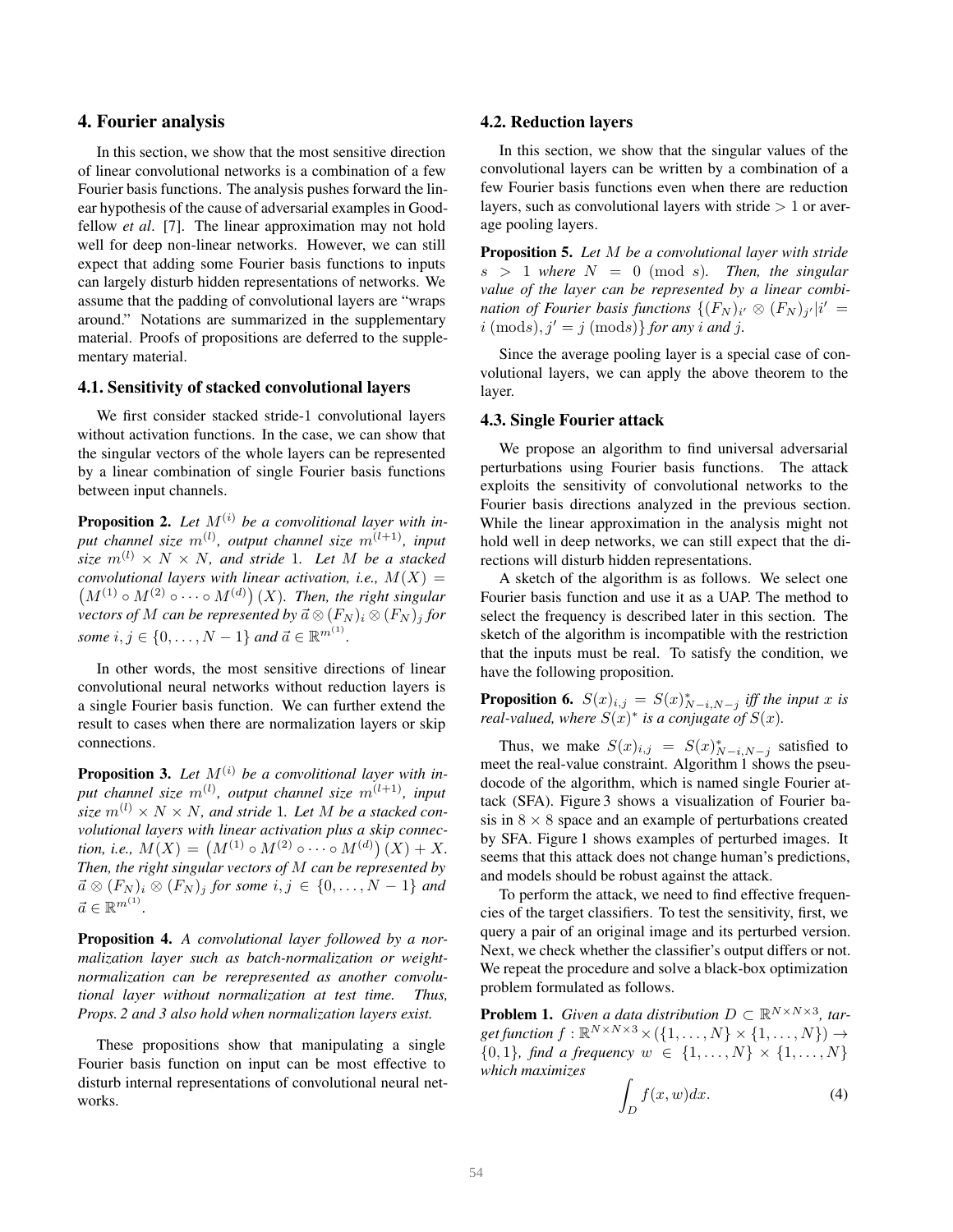**Algorithm 1:** Single Fourier attack

**hyperparam :** *i*, *j*: frequency,  $\epsilon$ : size of perturbation **input** : *x* : image **foreach** *c in channel***:**  $x_c \leftarrow x_c + \epsilon ((1 + i)(F_N)_i \otimes (F_N)_i)$  $+(1 - i)(F_N)_{N-i} \otimes (F_N)_{N-j});$  $x_c \leftarrow \text{Clip}(x_c, 0, 1);$ 



Figure 3. Left: Visualization of Fourier basis in  $8 \times 8$  space. Row *i* and column *j* shows  $(F_8)_i \otimes (F_8)_j$ . Right: An example of perturbations created by Single Fourier attack in Alg. 1. This perturbation was used in later evaluation (Sec. 5.7).

One naive approach to approximately solve the problem is testing all frequencies with a batch of images and find a frequency with the highest fool ratio. The batchsize controls the variance of the evaluation of each frequency. Even if we do the brute-force search, we can create UAPs within a reasonable amount of time thanks to the simplicity of our formulation. As more query efficient methods, we can also use Bayesian optimization techniques [34, 3]. We show that the search of the frequency has a favorable property for such methods in Sec. 5.4. This suggests our algorithm is useful even when only small numbers of queries are allowed to create UAPs.

Our formulation and algorithm have the following two key features. First, we formulated the creation of UAPs as an optimization problem of two discrete variables. On the other hand, the original problem has the same number of parameters with the input size, which can be tens of thousands. This reduction of parameters to optimize is a significant simplification. Second, our algorithm requires neither model parameters nor output logits. Prior UAPs creation algorithms require access to models or substituted models created by attackers. These requirements have made the attacks less practical. In our algorithm, we only require the information on the predicted label by the target. Thus, the algorithm is available in broader settings.

## **5. Experiments**

We presented a characterization of the universal adversarial directions through Fourier basis functions in Sec. 4. To

show that the characterization well describes the nature of the universal adversarial directions, we conducted a series of experiments. Primarily, we answer the following questions.

- 1. Whether Fourier basis characterization is better than others such as characterization using the standard basis (Sec. 5.2).
- 2. Whether the sensitivity to the Fourier basis directions is unique to convolutional networks (Sec. 5.3).
- 3. Whether UAPs are related to Fourier basis directions  $(Sec. 5.5)$ .
- 4. Whether current white-box attacks are also related to Fourier basis directions (Sec 5.6).
- 5. Whether manipulation on a single Fourier basis can image-agnostically change predictions of various convolutional neural networks and datasets (Sec. 5.7).

## **5.1. Evaluation setups**

This section describes the evaluation setups. A more detailed explanation can be found in the supplementary material. We used MNIST [21], fashion-MNIST [42], SVHN [26], CIFAR10, CIFAR100 [18], and ILSVRC2015 [30] as datasets. We used a multi-layer perceptron (MLP) consisting of 1000–1000 hidden layer with ReLU activation, LeNet [20], WideResNet [43], DenseNet-BC [11], and VGG [32] with batch-normalization for evaluations on datasets except for ILSVRC2015. For ILSVRC2015, we used ResNet50 [9], DenseNet, VGG16, and GoogLeNet [35]. For VGG16 and GoogLeNet, we added a batch-normalization layer after each convolution for faster training. We used the fool ratio as a metric, which is the percentage of data that models changed its prediction, following Moosavi-Dezfooli *et al*. [22].

#### **5.2. Fourier domain vs pixel domain**

We analyzed the sensitivity of deep convolutional neural networks to the directions of Fourier basis functions in Sec. 4. To empirically support the analysis, we investigated the sensitivity on each Fourier basis. For comparison, we checked the sensitivity on the standard basis directions, which is the manipulation on each pixel. We also tested the sensitivity in random directions (see Sec. 5.7). We first describe the method we used to study the sensitivity. For Fourier basis, we applied a single Fourier attack (Algorithm. 1) and calculated its fool ratio on a single minibatch for each frequency. We bounded the size of perturbations by 30/255 in  $\ell_{\infty}$ -norm for MNIST, FMNIST, and SVHN, 20/255 for ILSVRC2015, and 10/255 for CIFAR10 and CIFAR100. For a standard basis, we added  $255/255$  to each pixel and then clipped to range from zero to one for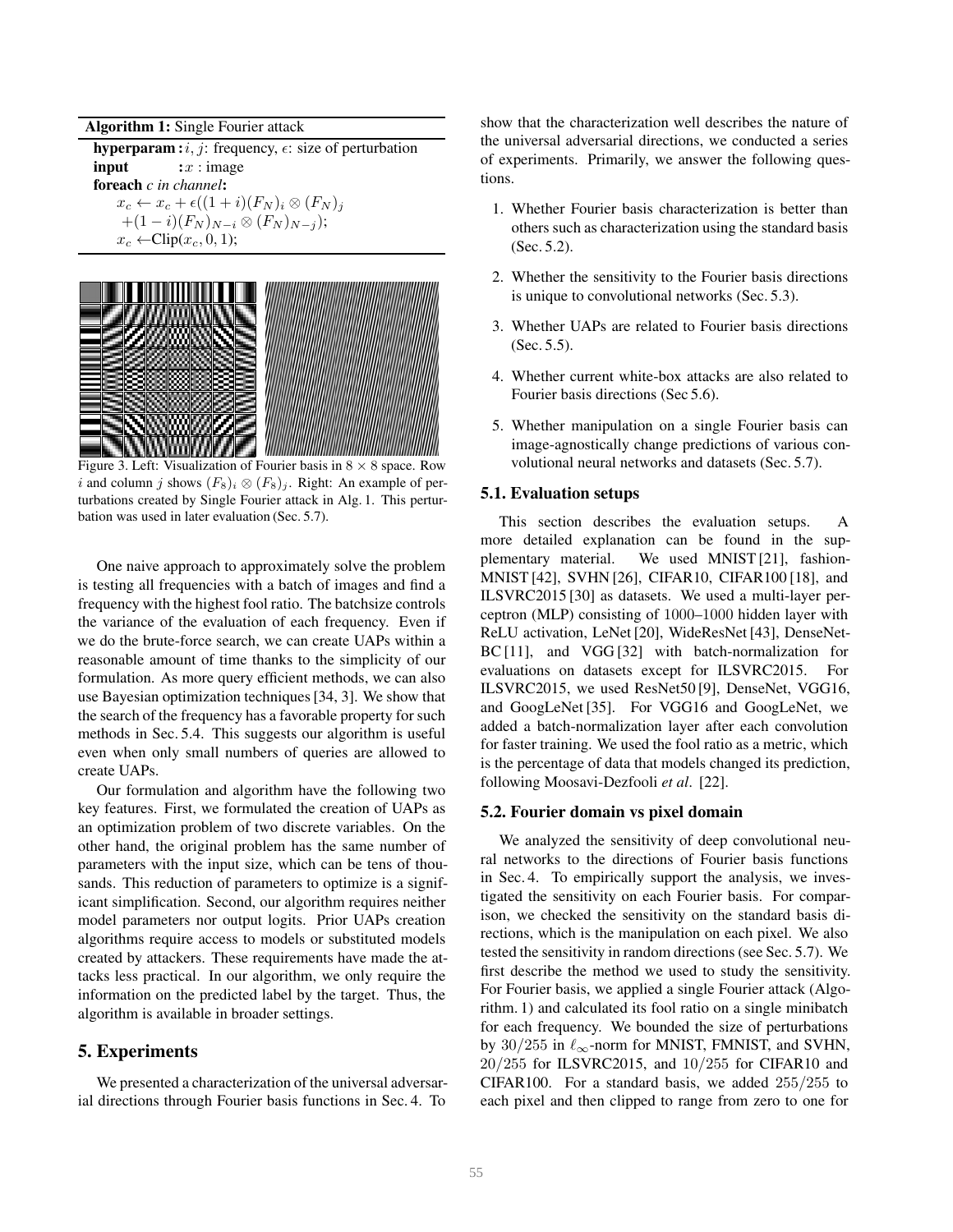#### **Algorithm 2:** Creation of heatmap

**foreach** *(i,j) in frequencies***:**  $B :=$  Randomly select Minibatch;  $y \leftarrow$  Forward $(B)$ ;  $y' \leftarrow Forward(B + noise);$  $\text{Heatmap}_{i,j} \leftarrow \text{FoolRatio}(y, y');$ 



Figure 4. Visualization of sensitive spot of convolutional networks in Fourier domain. Coordinate  $(i, j)$  of each image represents fool ratio on a single minibatch when we used Algorithm 1 as a perturbation. White areas are spots with high fool ratio. The center of each image corresponds to a high-frequency area. The perturbation sizes were 30/255 for MNIST, FMNIST, and SVHN, and 10/255 for CIFAR10 and CIFAR100. The creation of this heatmap is described in Algorithm. 2.



Figure 5. Visualization of sensitivity in Fourier domain. Visulaization procedure is the same with Figure 4. We can see that most sensitive frequency is neither hight nor low frequencies, and it lies in the middle. For reference, frequency distributions in natural images and random noise can be found in Figure 8.

attack creation, which is an analogy of Algorithm 1. Using heat maps, we visualized the results for Fourier basis on ILSVRC2015 in Figure 5 and the results on the other datasets in Figure 4. The algorithm to create the heat map is described in Algorithm 2.

We observed that in most cases except for MNIST, architectures tend to have some sensitive spots in the Fourier domain. Especially on CIFAR10 and CIFAR100, VGG and Wide-ResNet showed near 90% and 99% fooling ratio to some directions. The result means that the predictions be-



(MLPs) in the Fourier domain. MLPs did not have sensitive spot as CNNs in most cases and they were more resistant to directions of Fourier basis.

came almost random guess. Since all Fourier basis directions are orthogonal, Figure 4 highlights that there are hundreds of directions that networks are weak independent of their inputs. While it has been known that there are tens of orthogonal directions for transferable or universal adversarial examples, to the best of our knowledge, this is the fastest method to find a large number of orthogonal directions for which networks are universally vulnerable. Contrastive to Fourier basis, experiments in standard basis achieved almost 0% fool ratio in all settings. In this experiment, we showed the existence of sensitive spots of convolutional networks in the Fourier domain and the effectiveness of the characterization by Fourier basis directions.

#### **5.3. Convolutional networks vs. MLP**

In Sec. 5.2 we observed that various convolutional neural networks are sensitive to some Fourier basis directions. To see whether the sensitivity to the Fourier basis functions is caused by network architectures as suggested in Sec. 4 or the nature of image processing, we compared the sensitivity of convolutional neural networks and MLP to Fourier basis functions. We used the same method as Sec. 5.2 for the comparison. Figure 6 shows the results for the MLP trained on various datasets. The MLP did not show vulnerability to some vectors in the Fourier basis. The contrastive activation pattern of convolutional networks and multilayer perceptrons supports our analysis of the sensitivity in Sec. 4. This result suggests the possibility that changing architectures is a useful measure to mitigate adversarial examples, especially UAPs. Since prior defense work has mostly focused on training methods [7, 19], this opens another research direction for defense methods. For example, we may use the information of the weak spots in the Fourier domain to choose which models to use for ensembles.

#### **5.4. Co-occurrence of sensitivity**

In the evaluation in Secs. 5.2 and 5.3, we observed that convolutional networks showed similar sensitivity to the Fourier basis directions with similar frequencies. Since Sec. 4 does not cover this phenomenon, we explain it here. In convolutional networks, the convolution kernel size is typically much smaller than the input size. The size of the kernel restricts the expressiveness of convolutional layers. This restriction makes convolutional layers respond simi-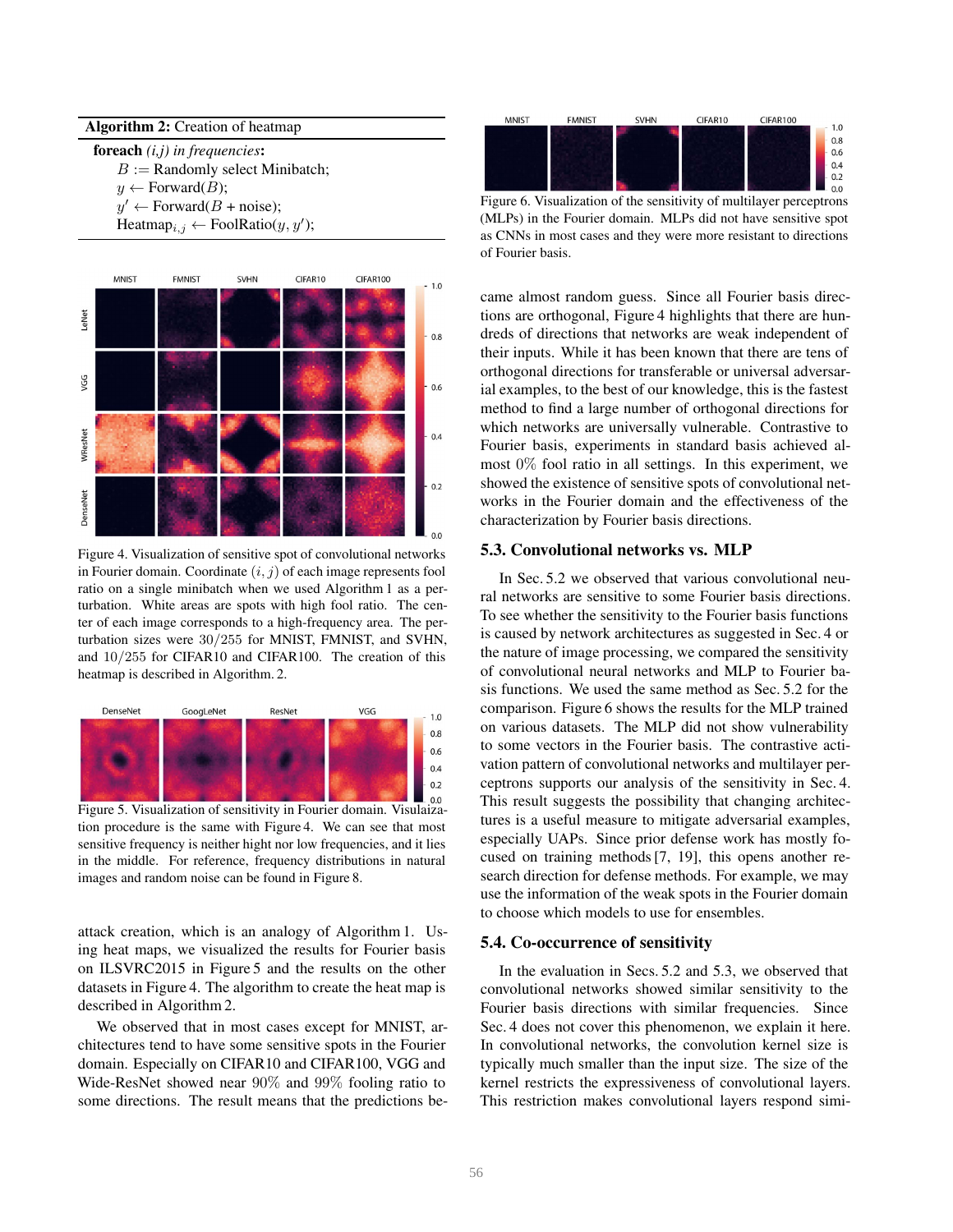

Figure 7. Coordinate  $(i, j)$  of each image shows the magnitude of outputs of a convolutional layer when input was  $(F_{32})_i \otimes (F_{32})_i$ . The kernel size of each convolutional layer is 3. They were trained to maximize the output against  $(F_{32})_8 \otimes (F_{32})_8, (F_{32})_8 \otimes$  $(F_{32})_{16},(F_{32})_{12}\otimes(F_{32})_{12},and(F_{32})_{16}\otimes(F_{32})_{16}$ , respectively.



Figure 8. Visualization of UAPs calculated for various architectures on ILSVRC2012 by Moosavi-Dezfooli *et al*. [22] in the Fourier domain. Coordinate  $(i, j)$  corresponds to the fool ratio of  $(F_{224})_i \otimes (F_{224})_j$ . White spots had higher fool ratio.

larly to similar frequencies. To see the co-occurrence of the sensitivity, we trained convolutional layers with kernel size  $3 \times 3$  and the input size  $32 \times 32$  so that the  $\ell_2$ -norm of their outputs are maximized when one specific Fourier basis is fed as its input. Then we tested the  $\ell_2$ -norm of the layer's outputs when their inputs are other Fourier basis functions. Figure 7 shows the result. The result confirms the hypothesis that convolutional layers respond similarly to Fourier basis directions with similar frequency. In other words, the optimization problem of frequency of Algorithm 1 has a small Lipschitz constant. This property is known to be favorable for optimizations in many algorithms including Bayesian optimizations [34].

#### **5.5. UAPs in Fourier domain**

In this section, we investigate whether UAPs created by an existing method also have some specific patterns in the Fourier domain. For this analysis, we used precomputed UAPs for VGG16, VGG19, VGG-F, CaffeNet [13], ResNet152, and GoogLeNet by Moosavi-Dezfooli *et al*. [22]. Figure 8 shows the magnitude of each frequency of each UAP in log scale. For reference, Figure 8 also shows those of random noise and average magnitudes of each frequency of original training data in ILSVRC2015.

While architectures and training procedures differ, Figure 8 and Figure 5 share a similar tendency compared to



Figure 9. Visualization of FGSM attack in the Fourier domain in the same way as in Figure 8. FGSM had larger values in sensitive spots revealed in Figure 4. Center of each image is a highfrequency area.

the random noise and original images. For example, we can see from Figure 5 that the networks are relatively robust against high-frequency noises and sensitive to low and middle-frequency noises. From Figure 8, current UAPs appear to exploit the sensitivity. This suggests the effectiveness to consider Fourier domain to analyze existing UAPs.

## **5.6. Adversarial attacks in Fourier domain**

In this section, we investigate whether current white box adversarial attacks also have some tendency in the Fourier domain. We studied FGSM [7], which is known to transfer better than naive iterative attacks [19]. Figure 9 shows the average magnitude of each vector in the Fourier basis of a perturbation created by FGSM on test data. Compared with Figure 4, which revealed sensitive spots in the Fourier domain, Figure 9 shows that the mass of FGSM concentrates almost in the sensitive spots. This experiment also shows that adversarial perturbations do not necessarily lie in a high-frequency area, which denies a common myth that adversarial perturbations tend to be high-frequency. Figure 9 also shows that the tendency of adversarial perturbations differs across datasets and architectures, which reminds us to test defense methods in various settings.

#### **5.7. Effectivceness of Fourier attack**

The analysis in Sec. 4 and experiments in Sec. 5.2 – Sec. 5.6 suggests the effectiveness of the Fourier basis functions as universal adversarial perturbations. We evaluated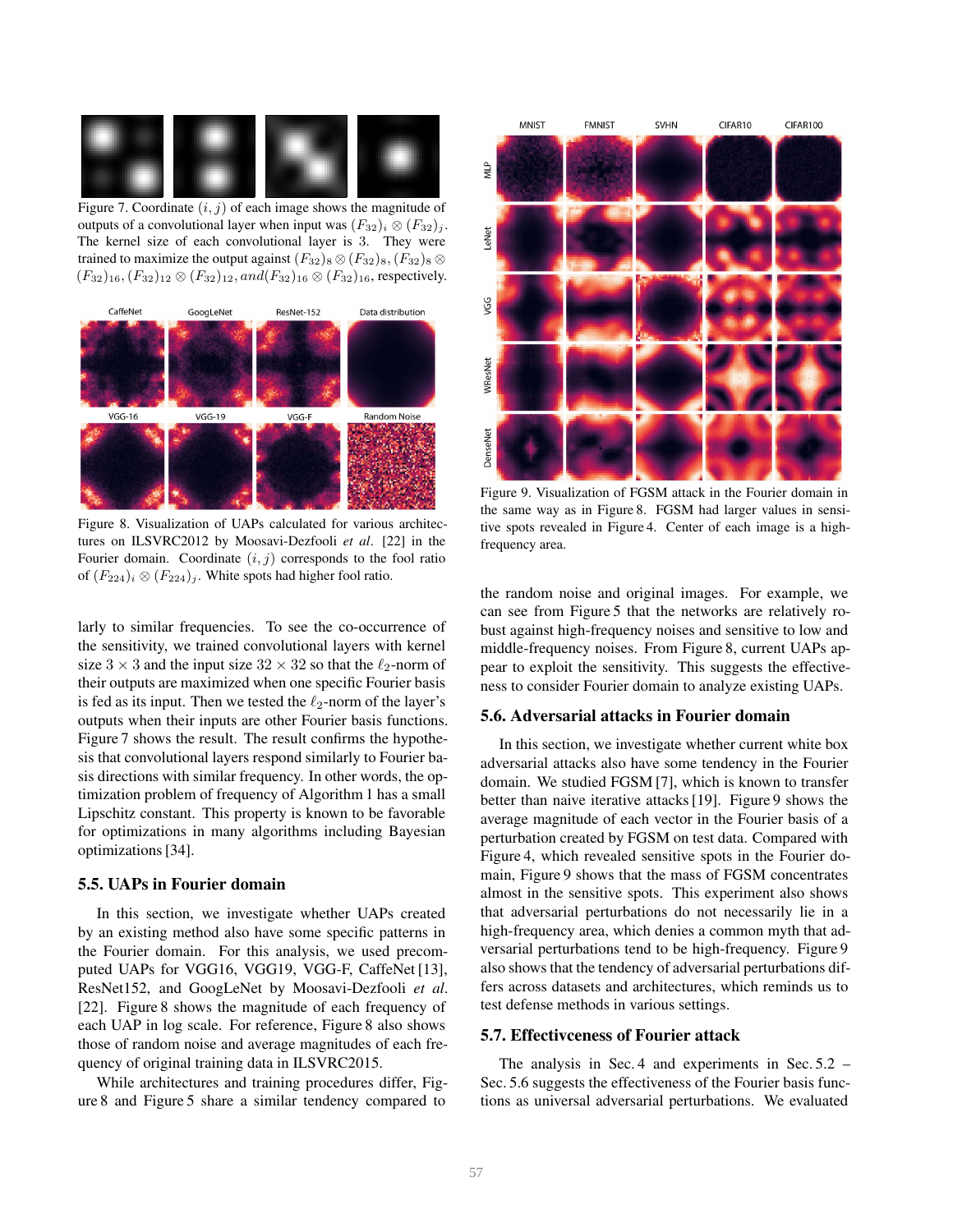Table 1. Fool ratio of random noise (upper rows) and SFA (Algorithm 1, lower rows) on various architectures and datasets. Despite the simpleness of our algorithm, some pairs dropped their accuracy to almost chance ratio. This results show that our characterization through Fourier basis functions effectively captures the sensitivity of networks.

|                      | LeNet | WResNet | VGG  | <b>DenseNet</b> |
|----------------------|-------|---------|------|-----------------|
| <b>MNIST</b>         | 0.1   | 55.8    | 0.0  | 0.1             |
| <b>Fashion MNIST</b> | 5.4   | 11.4    | 8.3  | 12.6            |
| <b>SVHN</b>          | 3.1   | 5.2     | 0.0  | 4.6             |
| CIFAR10              | 5.0   | 8.1     | 6.8  | 5.4             |
| CIFAR <sub>100</sub> | 13.0  | 26.4    | 25.9 | 22.5            |
| <b>MNIST</b>         | 0.4   | 90.2    | 0.1  | 0.2             |
| <b>Fashion MNIST</b> | 12.5  | 48.1    | 83.7 | 56.9            |
| <b>SVHN</b>          | 64.9  | 90.8    | 0.0  | 50.5            |
| CIFAR <sub>10</sub>  | 63.3  | 82.3    | 72.2 | 50.7            |
| CIFAR <sub>100</sub> | 83.4  | 93.7    | 95.8 | 72.3            |

Table 2. Fool ratio of Fourier basis attack on various architectures on ILSVRC2015. Rand is random noise, SSFA is defined in Sec. 5.7. Attacks are bounded in 10/255 and 20/255 in  $\ell_{\infty}$ -norm. UAP denotes the best performing precomputed UAP in [22] per architecture. Since naively scaling them to 20/255 can be unfairly advantageous to ours and we just omitted the evaluation. While comparable, our algorithm does not assume access to the same training data and also has no need to train models locally.

|                | GoogLeNet | <b>ResNet</b> | VGG  | <b>DenseNet</b> |
|----------------|-----------|---------------|------|-----------------|
| Rand(10)       | 8.2       | 8.5           | 11.5 | 9.5             |
| Rand(20)       | 14.9      | $16.1\,$      | 19.7 | 16.7            |
| $UAP(10)$ [22] | 45.5      | 49.7          | 64.8 | 56.0            |
| SFA(10)        | 34.6      | 38.7          | 49.7 | 36.8            |
| SFA(20)        | 62.3      | 68.5          | 76.3 | 63.5            |
| SSA(10)        | 44.1      | 40.1          | 53.3 | 39.5            |
| SSA(20)        | 74.1      | 66.9          | 79.0 | 62.5            |

its ability to flip predictions on various datasets and architectures. We set the size of perturbations to  $10/255$  in  $\ell_{\infty}$  for CIFAR, and to 30/255 for MNIST, FMNIST, and SVHN. We used frequencies with the highest fool ratio in Figure 4 as the perturbations. In the evaluation, we used Algorithm 1 with one fixed frequency per pair of dataset and architecture. For comparison, we calculated the fool ratio of random noise sampled from the  $\epsilon$ -ball bounded in  $\ell_{\infty}$ -norm. Table 1 shows the result. Given the dataset and architectureagnostic search space, the attack showed strong attack ability. Especially in CIFAR10 and CIFAR100 experiments, some architectures dropped prediction accuracy almost to that of random guessing. This effectiveness of Fourier basis attack highlights the sensitivity of current convolutional

networks against Fourier features. In MNIST, however, the fool ratio was not as high as other datasets. Since MNIST is highly normalized dataset and easiest among them, we suspect that networks can better capture true signal from the inputs and are more robust to change of a single Fourier basis direction. From the viewpoints of architectures, LeNet and DenseNet were more robust than others. We explain this by their max-pooling layers. As max-pooling layers are not supported in Sec. 4, they add additional nonlinearities and mix Fourier basis.

We also tested Algorithm 1 on ILSVRC2015. For the evaluation, we fixed one frequency for all architectures and inputs<sup>2</sup>. In other words, we selected a single perturbation input and architecture agnostically. To choose the frequency, we took the average of Figure 5 and picked the frequency with the highest fool ratio. Figure 1 shows examples of created adversarial examples. We used 10/255 and 20/255 for the size of perturbations. Note that previous work used 10/255 for the evaluation [22]. Examples of created UAPs are shown in Figure 1. We empirically found that taking the sign of Fourier basis can sometimes boost the performance of the attack. We named this attack Signed-SFA (SSFA), and we also tested the attack. In the evaluation, we also tested random perturbations and the best precomputed UAP from Moosavi-Dezfooli *et al*. [22] per architecture. The result is shown in Table 2. Compared to Moosavi-Dezfooli *et al*. [22], the fool ratio is comparable to their perturbations under this black-box setting. Note, since our algorithm does not need to train local model, our algorithm is more suitable in black-box settings.

# **6. Conclusion**

From the analysis of linearized convolutional neural networks, we hypothesized that convolutional networks are sensitive to the directions of Fourier basis functions. Through empirical evaluations, we validated the sensitivity. The finding provides a better characterization of universal adversarial perturbations using Fourier basis functions. The characterization might be beneficial to the development of defense methods and the analysis of statistical generalization guarantees. As a by-product of our analysis, we proposed a black-box method to create universal adversarial perturbations. The algorithm does not require locally trained models for black-box attack and extends the potential use cases of universal adversarial perturbations.

## **Acknowledgement**

YT was supported by Toyota/Dwango AI scholarship. IS was supported by KAKENHI 17H04693.

<sup>&</sup>lt;sup>2</sup>The input sizes were the same ( $224 \times 224$ ) among the all architectures we tested.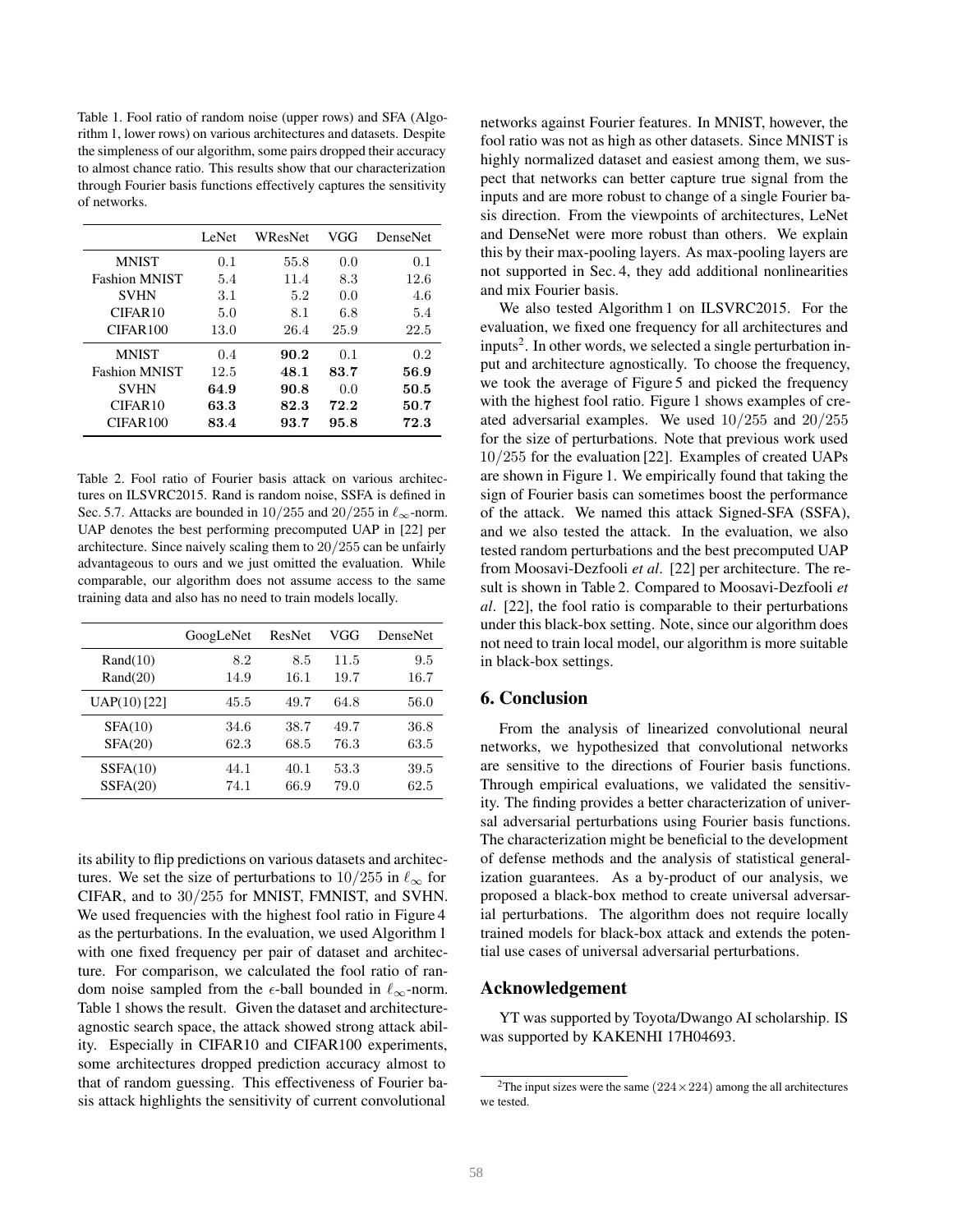## **References**

- [1] S. Arora, R. Ge, B. Neyshabur, and Y. Zhang. Stronger Generalization Bounds for Deep Nets via a Compression Approach. In *Proceedings of the 35th International Conference on Machine Learning*, pages 254–263, 2018.
- [2] A. Athalye, N. Carlini, and D. Wagner. Obfuscated Gradients Give a False Sense of Security: Circumventing Defenses to Adversarial Examples. In *Proceedings of the 35th International Conference on Machine Learning*, pages 274–283, 2018.
- [3] A. D. Bull. Convergence Rates of Efficient Global Optimization Algorithms. *Journal of Machine Learnining Research*, pages 2879–2904, 2011.
- [4] N. Carlini and D. A. Wagner. Towards Evaluating the Robustness of Neural Networks. In *Proceedings of the 2017 IEEE Symposium on Security and Privacy*, pages 39–57. IEEE Computer Society, 2017.
- [5] J. W. Cooley and J. W. Tukey. An Algorithm for the Machine Calculation of Complex Fourier Series. *Mathematics of Computation*, pages 297–301, 1965.
- [6] I. Goodfellow, Y. Bengio, and A. Courville. *Deep Learning*. MIT Press, 2016.
- [7] I. J. Goodfellow, J. Shlens, and C. Szegedy. Explaining and Harnessing Adversarial Examples. *International Conference on Learning Representations*, 2015.
- [8] C. Guo, M. Rana, M. Cisse, and L. v. d. Maaten. Countering Adversarial Images using Input Transformations. *International Conference on Learning Representations*, 2018.
- [9] K. He, X. Zhang, S. Ren, and J. Sun. Deep Residual Learning for Image Recognition. In *The IEEE Conference on Computer Vision and Pattern Recognition*, pages 770–778, 2016.
- [10] G. E. Hinton and D. v. Camp. Keeping the Neural Networks Simple by Minimizing the Description Length of the Weights. In *Proceedings of the Sixth Annual Conference on Computational Learning Theory*, pages 5–13, 1993.
- [11] G. Huang, Z. Liu, L. van der Maaten, and K. Q. Weinberger. Densely Connected Convolutional Networks. In *The IEEE Conference on Computer Vision and Pattern Recognition*, pages 2261–2269, 2017.
- [12] A. K. Jain. *Fundamentals of digital image processing*. Prentice-Hall, Inc., 1989.
- [13] Y. Jia, E. Shelhamer, J. Donahue, S. Karayev, J. Long, R. Girshick, S. Guadarrama, and T. Darrell. Caffe: Convolutional architecture for fast feature embedding. In *ACM International Conference on Multimedia*, page 675–678, 2014.
- [14] J. Jo and Y. Bengio. Measuring the tendency of CNNs to Learn Surface Statistical Regularities. *CoRR*, abs/1711.11561, 2017.
- [15] G. Karolina Dziugaite, Z. Ghahramani, and D. M. Roy. A study of the effect of JPG compression on adversarial images. *CoRR*, abs/1608.00853, 2016.
- [16] V. Khrulkov and I. Oseledets. Art of singular vectors and universal adversarial perturbations. *CoRR*, 2017.
- [17] J. Z. Kolter and E. Wong. Provable Defenses against Adversarial Examples via the Convex Outer Adversarial Polytope. In *Proceedings of the 35th International Conference on Machine Learning*, pages 5286–5295, 2018.
- [18] A. Krizhevsky. Learning Multiple Layers of Features from Tiny Images. *Computer Science Department, University of Toronto, Technical Report*, 2009.
- [19] A. Kurakin, I. J. Goodfellow, and S. Bengio. Adversarial Machine Learning at Scale. *International Conference on Learning Representations*, 2017.
- [20] Y. Lecun, L. Bottou, Y. Bengio, and P. Haffner. Gradientbased Learning Applied to Document Recognition. In *Proceedings of the IEEE*, pages 2278–2324, 1998.
- [21] Y. LeCun, C. Cortes, and C. J. C. Burges. The MNIST Database of Handwritten Digits. *http://yann.lecun.com/exdb/mnist/*, 1998.
- [22] S. Moosavi-Dezfooli, A. Fawzi, O. Fawzi, and P. Frossard. Universal adversarial perturbations. In *Proceedings of the IEEE Conference on Computer Vision and Pattern Recognition*, pages 1765–1773, 2017.
- [23] S. Moosavi-Dezfooli, A. Fawzi, O. Fawzi, P. Frossard, and S. Soatto. Robustness of Classifiers to Universal Perturbations: A Geometric Perspective. *International Conference on Learning Representations*, 2018.
- [24] S. Moosavi-Dezfooli, A. Fawzi, and P. Frossard. DeepFool: A Simple and Accurate Method to Fool Deep Neural Networks. In *Proceedings of the IEEE Conference on Computer Vision and Pattern Recognition*, pages 2574–2582, 2016.
- [25] K. R. Mopuri, U. Garg, and R. V. Babu. Fast Feature Fool: A data independent approach to universal adversarial perturbations. In *Proceedings of the British Machine Vision Conference*, 2017.
- [26] Y. Netzer, T. Wang, A. Coates, A. Bissacco, B. Wu, and A. Y. Ng. Reading Digits in Natural Images with Unsupervised Feature Learning. *Neural Information Processing Systems Workshop*, 2011.
- [27] B. Neyshabur, S. Bhojanapalli, and N. Srebro. A PAC-Bayesian Approach to Spectrally-Normalized Margin Bounds for Neural Networks. In *International Conference on Learning Representations*, 2018.
- [28] N. Papernot, P. McDaniel, and I. J. Goodfellow. Transferability in Machine Learning: from Phenomena to Black-Box Attacks using Adversarial Samples. *CoRR*, abs/1605.07277, 2016.
- [29] N. Papernot, P. D. McDaniel, I. J. Goodfellow, S. Jha, Z. B. Celik, and A. Swami. Practical Black-Box Attacks against Machine Learning. In *Proceedings of the 2017 ACM on Asia Conference on Computer and Communications Security*, pages 506–519, 2017.
- [30] O. Russakovsky, J. Deng, H. Su, J. Krause, S. Satheesh, S. Ma, Z. Huang, A. Karpathy, A. Khosla, M. Bernstein, A. C. Berg, and L. Fei-Fei. ImageNet Large Scale Visual Recognition Challenge. *International Journal of Computer Vision (IJCV)*, pages 211–252, 2015.
- [31] H. Sedghi, V. Gupta, and P. M. Long. The Singular Values of Convolutional Layers. In *International Conference on Learning Representations*, 2019.
- [32] K. Simonyan and A. Zisserman. Very deep convolutional networks for large-scale image recognition. In *International Conference on Learning Representations*, 2015.